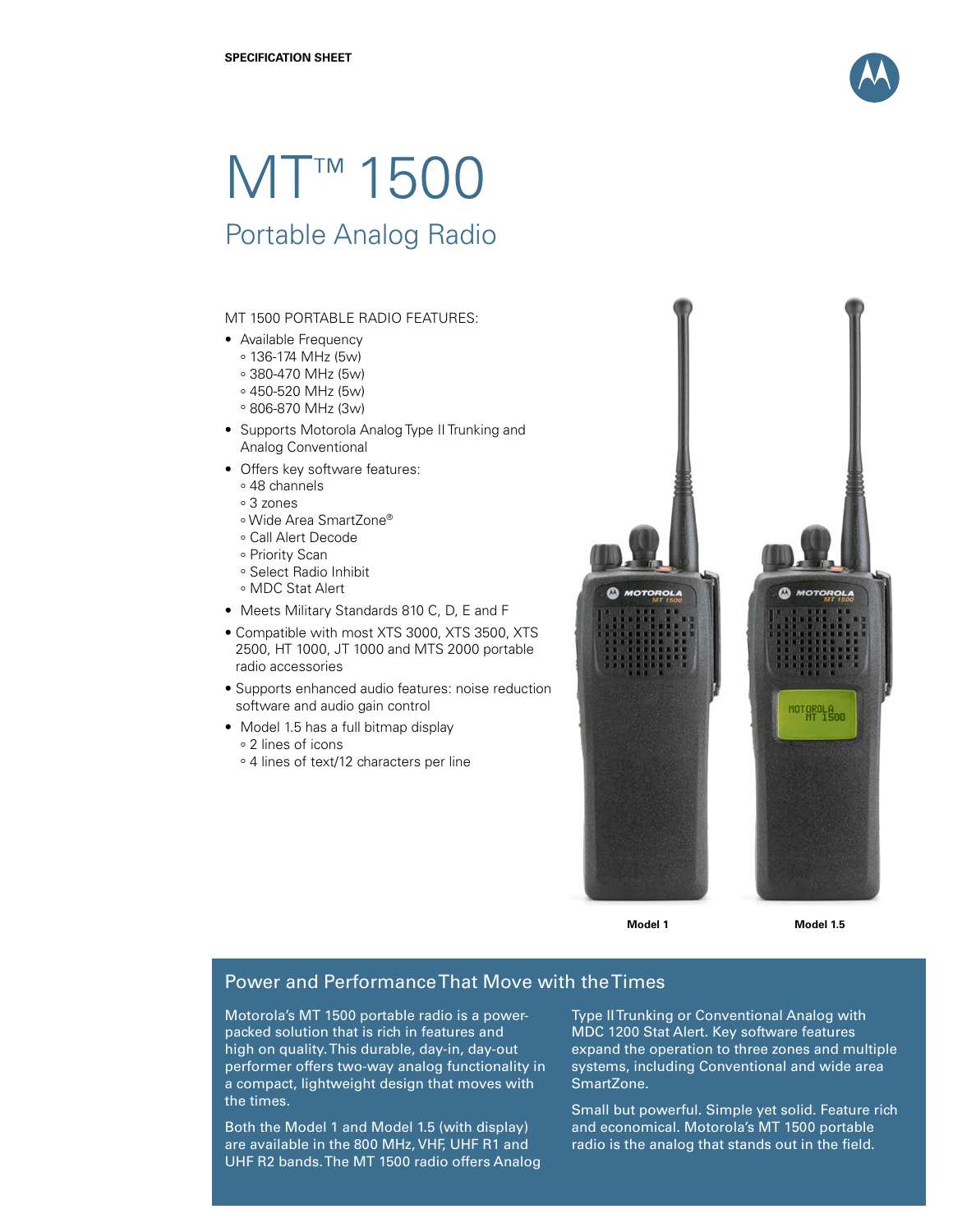|                                                                                                                                                         |                                                  |                                           |                                            |                                                                               |                                                                                       |                               |                           |                         |                      | <b>ICATION SHEET</b><br>00<br><b>Analog Radio</b> |
|---------------------------------------------------------------------------------------------------------------------------------------------------------|--------------------------------------------------|-------------------------------------------|--------------------------------------------|-------------------------------------------------------------------------------|---------------------------------------------------------------------------------------|-------------------------------|---------------------------|-------------------------|----------------------|---------------------------------------------------|
| TRANSMITTER - TYPICAL PERFORMANCE SPECIFICATIONS                                                                                                        |                                                  |                                           |                                            |                                                                               | RECEIVER - TYPICAL PERFORMANCE SPECIFICATIONS                                         |                               |                           |                         |                      |                                                   |
|                                                                                                                                                         | 800 MHz                                          | 군<br>노                                    | Ξ                                          | UHF R2                                                                        |                                                                                       | 800 MHz                       |                           | UHF RT                  | <b>HF</b>            | UHF <sub>R2</sub>                                 |
| Frequency Range                                                                                                                                         | 806-824,<br>800 MHz: 806-870<br>851-870          | 380-470 MHz                               | $\pm$<br>136-174 M                         | 450-520 MHz                                                                   | Note: Radio covers entire 700 MHz<br>and 800 MHz frequency ranges.<br>Frequency Range |                               | 800 MHz: 851-870          | 380-470 MHz             | 136-174 MHz          | 450-520 MHz                                       |
| Channel Spacing                                                                                                                                         | $12.5 / 20 / 25$ kHz                             | 12.5/25 kHz                               | 보<br>$12.5/25$ k <sup><math>+</math></sup> | 12.5/25 KHz                                                                   | Channel Spacing                                                                       | 12.5 / 20 / 25 kHz            |                           | 12.5/25 KHz             | 12.5 / 25 kHz        | 12.5/25 KHz                                       |
| Maximum Frequency                                                                                                                                       |                                                  |                                           |                                            |                                                                               | Maximum Frequency<br>Separation                                                       | Full Bandsplit                |                           | Full Bandsplit          | Full Bandsplit       | Full Bandsplit                                    |
| Rated RF Output Power Adj*<br>Separation                                                                                                                | 806-870 MHz: 1 to 3 W 1 to 5 W<br>Full Bandsplit | Full Bandsplit                            | Full Bandsplit<br>1 to 5 W                 | Full Bandsplit<br>1 to 5 W                                                    | Audio Output Power at Rated* 500 mW                                                   |                               |                           | 500 mW                  | 500 mW               | 500 mW                                            |
| (-30°C to +60°C; +25°C Ref.)<br>Frequency Stability*                                                                                                    | ±0.00015%                                        | ±0.0002%                                  | 8 <sup>o</sup><br>±0.00025                 | ±0.0002%                                                                      | (-30°C to +60°C; 25°C Ref.)<br>Frequency Stability*                                   | $+0.00015%$                   |                           | ±0.0002%                | ±0.00025%            | ±0.0002%                                          |
| Modulation Limiting*:                                                                                                                                   |                                                  |                                           |                                            |                                                                               | Analog Sensitivity*<br>12 dB SINAD                                                    | Vh 52                         |                           | Vu 52                   | Vu 52                | Vu 52                                             |
| NPSPAC channel<br>12.5 kHz channel<br>25 kHz channel                                                                                                    | ±4.0 kHz<br>$±5.0$ kHz<br>$\pm 2.5$ kHz          | $±5.0$ kHz<br>$±2.5$ kHz<br>$\frac{4}{2}$ | $±5.0$ kHz<br>$±2.5$ kHz<br>$\frac{4}{2}$  | $±5.0$ kHz<br>$±2.5$ kHz<br>$\frac{4}{2}$                                     | 25 kHz channel<br>Selectivity*                                                        | $-72$ dB<br>$-63$ dB          |                           | $-73$ dB<br>$-63$ dB    | $-80$ dB             | $-73$ dB                                          |
| (Conducted & Radiated)<br>Emissions*                                                                                                                    | $-75$ dBc                                        | $-70$ dBc                                 | -65 dBc                                    | $-70$ dBc                                                                     | 12.5 kHz channel<br>Intermodulation*                                                  | $-74$ dB                      |                           | $-73$ dB                | $-63$ dB<br>$-78$ dB | $-63$ dB<br>$-75$ dB                              |
| Audio Response*                                                                                                                                         |                                                  |                                           |                                            |                                                                               | Spurious Rejection*                                                                   | $-75$ dB                      |                           | $-75$ dB                | $-80$ dB             | $-75$ dB                                          |
| (6 dB/Octave Pre-emphasis<br>from 300 to 3000 Hz)                                                                                                       | $+1, -3$ dB                                      | $+1, -3$ dB                               | $+1, -3$ dB                                | $+1, -3$ dB                                                                   | FM Hum and Noise*<br>25 kHz                                                           | $-47$ dB<br>$-40$ dB          |                           | $-47$ dB<br>$-40$ dB    | $-52$ dB<br>$-40$ dB | $-50$ dB                                          |
| FM Hum & Noise Radio*                                                                                                                                   |                                                  |                                           |                                            |                                                                               | 12.5 kHz                                                                              |                               |                           |                         |                      | $-47$ dB                                          |
| Audio Distortion*<br>12.5 kHz<br>25 kHz                                                                                                                 | $-43$ dB<br>$-40$ dB<br>2.0%                     | $-45$ dB<br>$-40$ dB<br>2.0%              | $-46$ dB<br>$-42$ dB<br>1.0%               | $-45$ dB<br>$-40$ dB<br>2.0%                                                  | Audio Distortion*                                                                     | 2.5%                          | 2.0%                      |                         | 1.0%                 | 2.0%                                              |
| Measured in digital mode per TIA/EIA IS 102.CAAA<br>* Measured in the analog mode per TIA / EIA 603<br>Specifications subject to change without notice. |                                                  |                                           |                                            |                                                                               |                                                                                       |                               |                           |                         |                      |                                                   |
| RADIO MODELS                                                                                                                                            |                                                  |                                           |                                            |                                                                               |                                                                                       |                               |                           |                         |                      |                                                   |
|                                                                                                                                                         | <b>Display</b>                                   | Keypad                                    |                                            | Capacity<br>Channel                                                           | FLASHport<br>Memory                                                                   | 800 MHz Band<br>(806-870 MHz) | $(380-470$ MHz)<br>UHF RT | $(136 - 174$ MHz)<br>ΨF |                      | (450-520 MHz)<br>UHF R2                           |
| Model I                                                                                                                                                 | None                                             | None                                      |                                            | 16/48                                                                         | <b>SMB</b>                                                                            | H67UCC9PW5_N                  | H67QDC9PW5_N              |                         | H67KDC9PW5_N         | H67SDC9PW5_N                                      |
| Model I.5                                                                                                                                               | Yes                                              | None                                      |                                            | 16/48                                                                         | <b>SMB</b>                                                                            | H67UCD9PW5_N                  | H67QDD9PW5_N              |                         | H67KDD9PW5_N         | H67SDD9PW5_N                                      |
| FCC Designation                                                                                                                                         |                                                  |                                           |                                            |                                                                               |                                                                                       | AZ489FT5804                   | UHF: AZ489FT4865          |                         | VHF: AZ489FT3807     | AZ489FT4866                                       |
| FCC Emissions Designators                                                                                                                               |                                                  | 11KOF3E, 16K0F3E, 8K10F1E, 8K10F1D        |                                            |                                                                               |                                                                                       |                               |                           |                         |                      |                                                   |
| Power Supply                                                                                                                                            |                                                  |                                           |                                            | One rechargeable nickel-cadmium, nickel-metal hydride, or lithium ion battery |                                                                                       |                               |                           |                         |                      |                                                   |
| Dimensions without battery (HxWxL)                                                                                                                      | $6.00'' \times 2.30'' \times 1.50''$             |                                           |                                            |                                                                               |                                                                                       |                               |                           |                         |                      |                                                   |
| Weight without battery                                                                                                                                  | 11.0 oz                                          |                                           |                                            |                                                                               |                                                                                       |                               |                           |                         |                      |                                                   |

#### **Specification sheet**

 $MTTM15$ Portable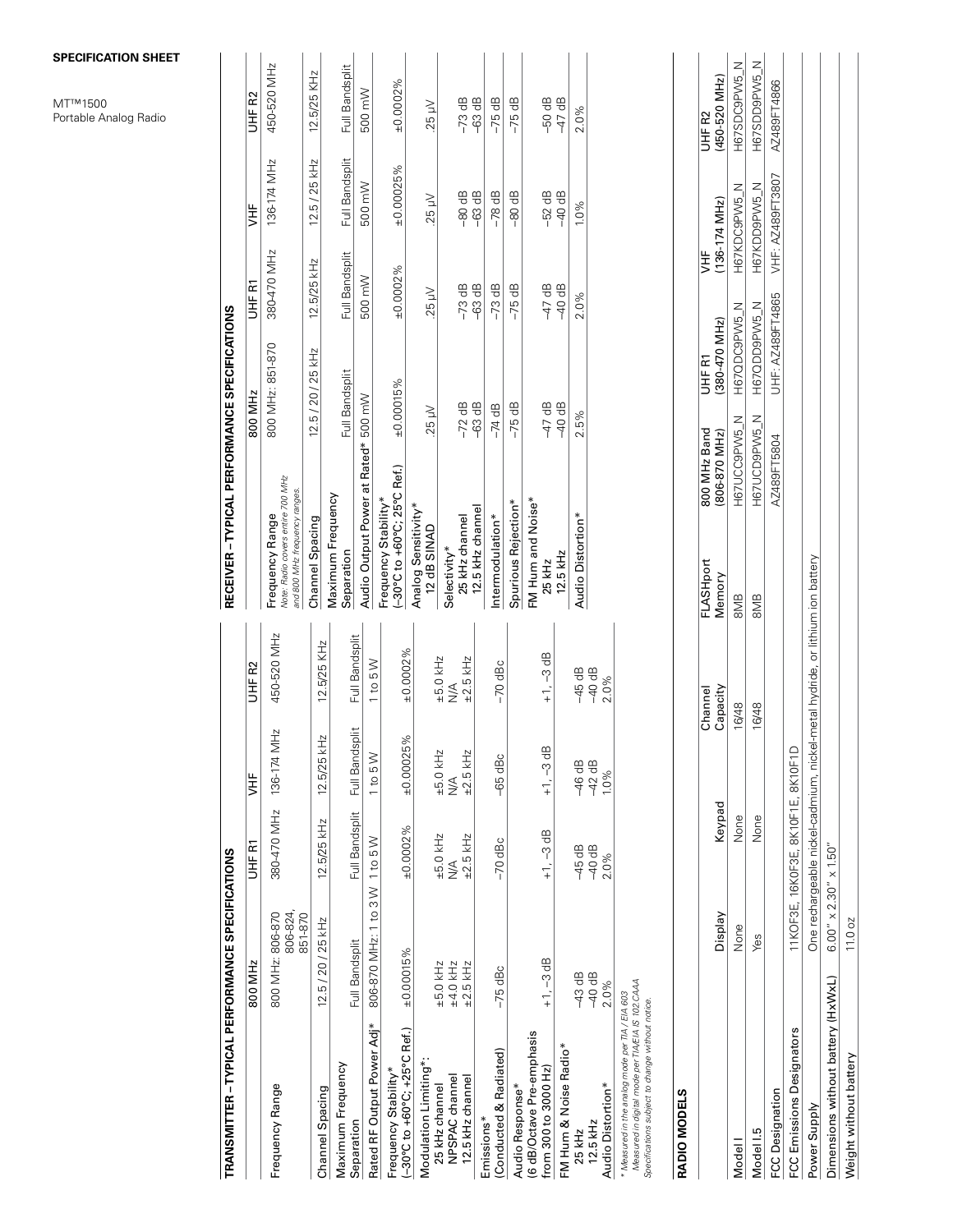#### MT™1500 Portable Analog Radio

#### **batteries for MT 1500**

| Battery Type   | Dimensions (HxWxD)                   | Weight  | <b>Battery Part Numbers</b> | mAH  | Duty Cycle      |
|----------------|--------------------------------------|---------|-----------------------------|------|-----------------|
| NiCD           | $4.86'' \times 2.37'' \times .968''$ | 8.85 oz | NTN9815                     | 1525 | 5-5-90 / 8 hr.  |
| NiCD FM        | $4.86'' \times 2.37'' \times .968''$ | 8.85 oz | NTN9816                     | 1525 | 5-5-90 / 8 hr.  |
| IMPRES™ NiMH   | $4.86'' \times 2.37'' \times .968''$ | 9.63oz  | NTN9858                     | 2100 | 5-5-90 / 10 hr. |
| IMPRES NIMH FM | $4.86'' \times 2.37'' \times .968''$ | 9.63oz  | NTN9857                     | 2000 | 5-5-90 / 10 hr. |

## **Portable Military Standards 810 C, D, E & F**

|                     | MIL-STD 810C |                   | MIL-STD 810D |                   | MIL-STD 810E |                   | MIL-STD 810F |                   |
|---------------------|--------------|-------------------|--------------|-------------------|--------------|-------------------|--------------|-------------------|
|                     |              | Method Proc./Cat. |              | Method Proc./Cat. |              | Method Proc./Cat. |              | Method Proc./Cat. |
| Low Pressure        | 500.1        |                   | 500.2        | Ш                 | 500.3        | Ш                 | 500.4        | $\mathbf{H}$      |
| High temperature    | 501.1        | 1, II             | 501.2        | I/A1, II/A1       | 501.3        | I/A1, II/A1       | 501.4        | I/Hot, II/Hot     |
| Low Temperature     | 502.1        |                   | 502.2        | $I/C3$ , $II/C1$  | 502.3        | $I/C3$ , $II/C1$  | 502.4        | $I/C3$ , $II/C1$  |
| Temperature Shock   | 503.1        | $ *$              | 503.2        | I/A1C3            | 503.3        | I/A1C3            | 503.4        |                   |
| Solar Radiation     | 505.1        | Ш                 | 505.2        |                   | 505.3        |                   | 505.4        |                   |
| Rain                | 506.1        | 1, II             | 506.2        | 1, II             | 506.3        | 1, II             | 506.4        | 1, III            |
| Humidity            | 507.1        | Ш                 | 507.2        | $\mathbf{  }$     | 507.3        | Ш                 | 507.4        | $ *$              |
| Salt Fog            | 509.1        | $ *$              | 509.2        | $\mathsf{I}^*$    | 509.3        | $ *$              | 509.4        | $ *$              |
| <b>Blowing Dust</b> | 510.1        |                   | 510.2        |                   | 510.3        |                   | 510.4        |                   |
| Vibration           | 514.2        | VIII/F, Curve-W   | 514.3        | I/10, II/3        | 514.4        | I/10, II/3        | 514.5        | 1/24              |
| Shock 516.2         | I, II        | 516.3             | I, IV        | 516.4             | UV           | 516.5             | I, IV        |                   |
|                     |              |                   |              |                   |              |                   |              |                   |

*\* Military Standards specify a single procedure for this test.*

#### **environmental specifications**

| <b>Operating Temperature</b> | $-30^{\circ}$ C / +60 $^{\circ}$ C |  |  |  |  |  |
|------------------------------|------------------------------------|--|--|--|--|--|
| Storage Temperature          | $-40^{\circ}$ C / +85 $^{\circ}$ C |  |  |  |  |  |
| Humidity                     | Per MIL-STD                        |  |  |  |  |  |
| ESD                          | <b>IEC 801-2KV</b>                 |  |  |  |  |  |
| Water & Dust Intrusion       | IP54, MIL-STD                      |  |  |  |  |  |

*Specifications subject to change without notice.*